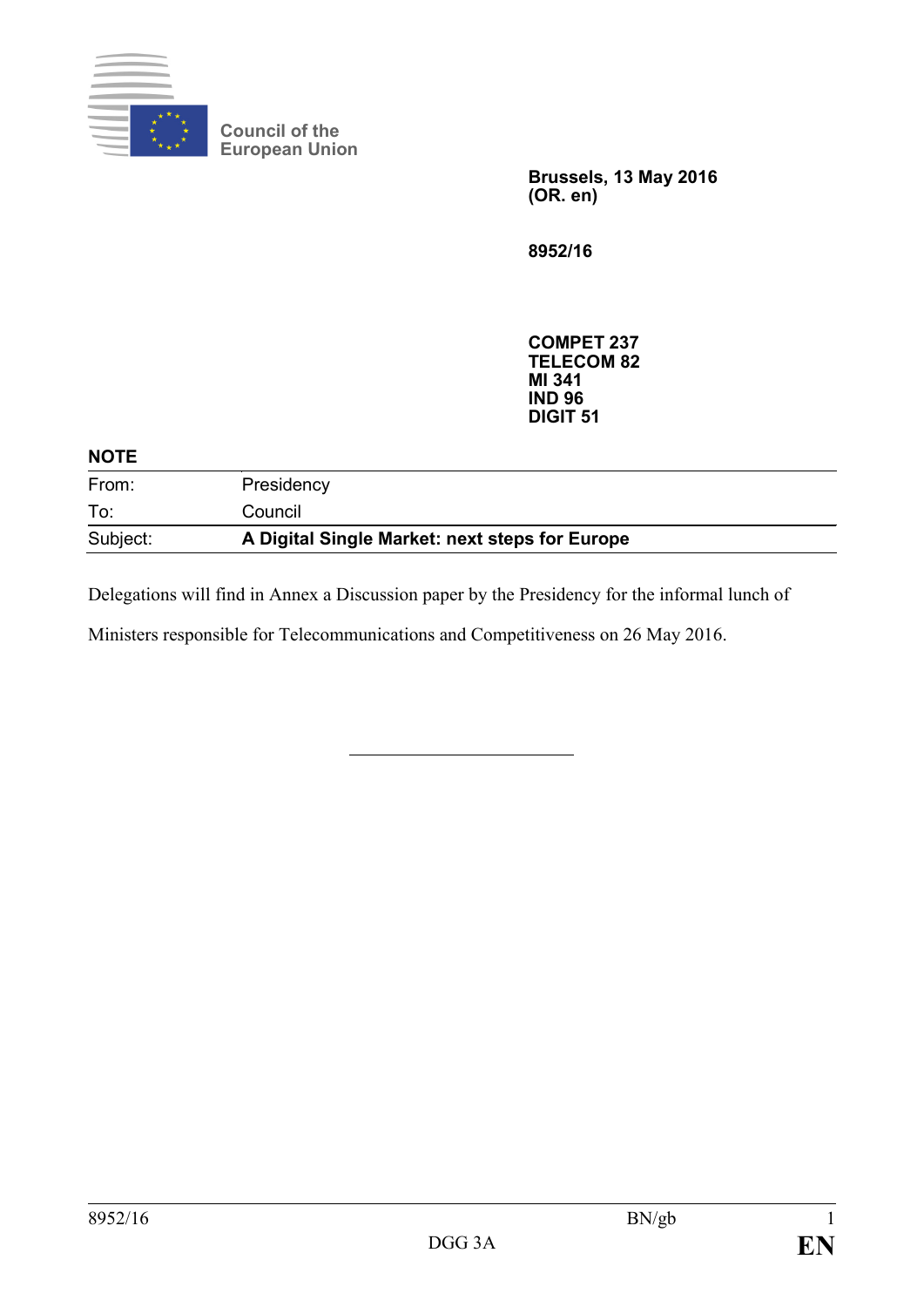### **Discussion paper for the informal lunch of Ministers responsible for Telecommunications and Competitiveness 26 May 2016**

#### **A Digital Single Market: next steps for Europe**

#### *Digitisation: the opportunity that Europe needs*

Digitisation is everywhere and helps us in ways that we could not have imagined a generation ago. More than being a distinct economic sector, it has become the driving force behind the profound transformation and disruption in virtually every economic sector. New networks and IT solutions help people and business connect and interact, eliminating physical distance and opening up new markets and opportunities. Digital technology actively contributes to finding solutions to societal challenges, like the ageing population, and holds vast potential to create more growth and jobs in Europe. The Netherlands Presidency therefore considers this Digital Day's joint lunch of Telecommunications and Competitiveness Ministers a highlight of its mandate to ensure that we join up efforts on the crucial next steps in this field.

### *Building the right framework to facilitate innovation and growth*

To ensure that all sectors of our economies remain competitive at a global scale, the Commission published the Digital Single Market Strategy last year. The European Council welcomed this Strategy in June 2015, highlighting the need for swift progress. After a series of broad public consultations, the first specific legislative deliberations have now started. The Netherlands Presidency aims to pave the way for swift implementation.

### *There is an urgent need for inclusive action*

This is not just about delivering legislative results: it is what we need to do now to facilitate a stronger digital economy. All elements of the strategy are connected and the success of one depends on the other: the Internet of Things will not flourish if users lack skills; smart devices are useless if there are no state-of-the-art networks they can rely on.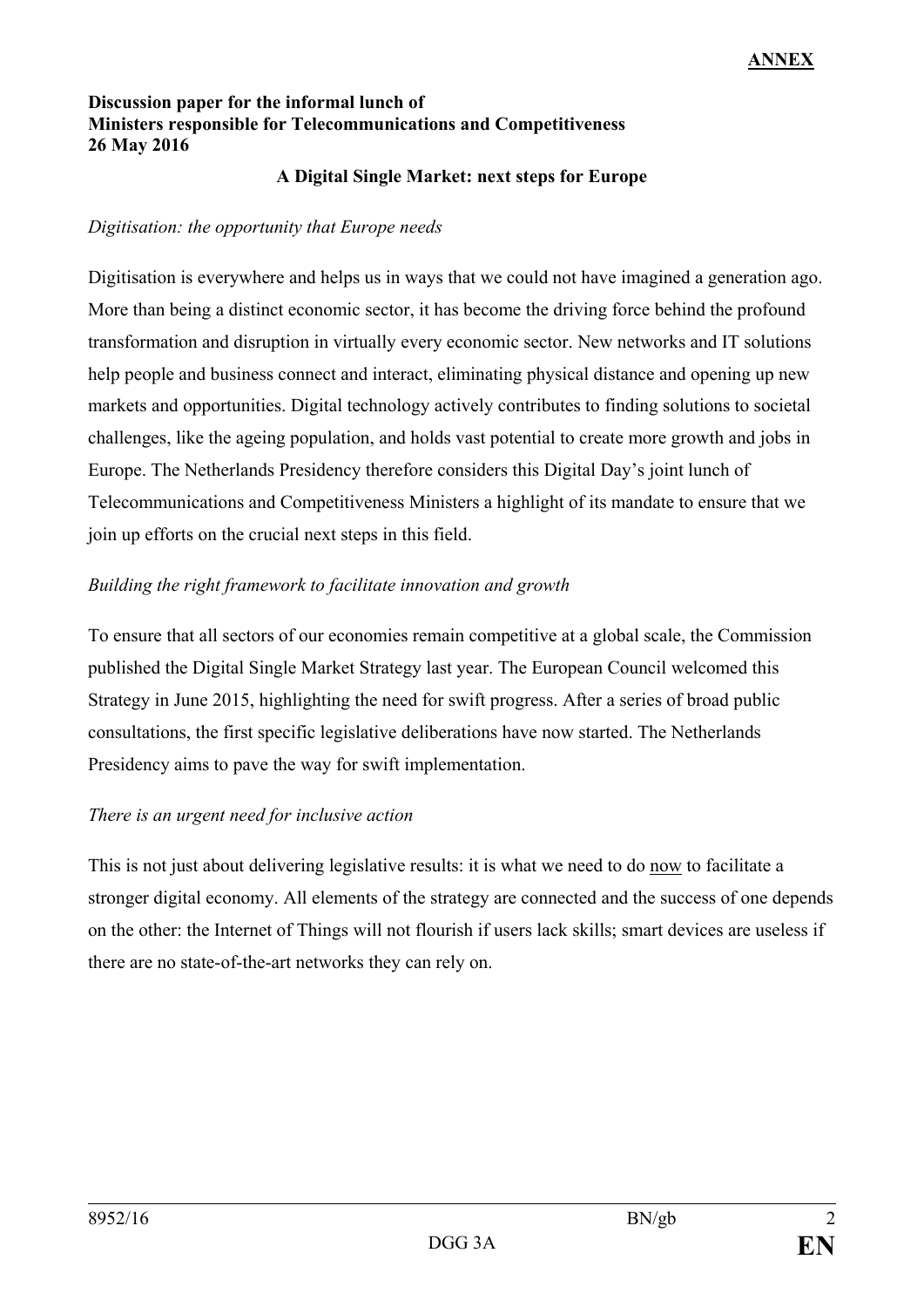There is a clear risk in delaying action: the risk of failure of Europe as a leading actor in a global digital age. Doing nothing to unlock this potential is costly. A recent study of the European Parliament confirms this, by highlighting that slow and inefficient regulatory reform processes in the field of e-commerce alone already cost the European economy up to  $\epsilon$ 748 billion<sup>[1](#page-2-0)</sup>. It is certain that we will lose jobs by operating as 28 isolated entities, or by focusing on individual initiatives alone. The potential benefits from creating a digital single market are greater than the sum of its parts.

### *The role of the Council towards a digital single market*

Within the Digital Single Market Strategy, the Commission has outlined 16 initiatives, several of which have been or will be presented as packages. The table in the annex provides a full overview of the state of play. Now that the Commission is delivering on its role through the presentation of concrete initiatives, it is up to the Council and Parliament to put into place the next necessary steps. We must maintain the common digital ambition that has been expressed by all parties, now that concrete negotiations have begun. This comes with a strong call to use our joint ability to overcome our possible differences – for instance, due to national market situations or political realities – particularly as slow regulatory reform processes are costly. The Netherlands Presidency therefore aims to contribute to an efficient implementation pathway. In order to prepare today's lunch debate, Directors-General responsible for Telecommunications on 20 April and the High Level Group for Competitiveness and Growth on 3 May have reflected on this issue. Participants of both meetings underlined the importance and urgency of the next implementing steps of the Digital Single Market Strategy and how all elements are dependent on one another for their success. Today, we want to take this discussion to a political level by inviting the Ministers of both Council formations to reflect together on how we can ensure an ambitious implementation. In this respect, the Presidency finds it important to take into account potentially complicating factors for this implementation, such as political, regulatory, economic or societal circumstances. We also invite Ministers to reflect on their guidance for work on these initiatives at a technical level.

<span id="page-2-0"></span><sup>&</sup>lt;sup>1</sup> European Parliament (2016), "Reducing Costs and Barriers for Businesses in the Single Market" [http://www.europarl.europa.eu/RegData/etudes/STUD/2016/578966/IPOL\\_STU\(2016\)5789](http://www.europarl.europa.eu/RegData/etudes/STUD/2016/578966/IPOL_STU(2016)578966_EN.pdf) [66\\_EN.pdf.](http://www.europarl.europa.eu/RegData/etudes/STUD/2016/578966/IPOL_STU(2016)578966_EN.pdf)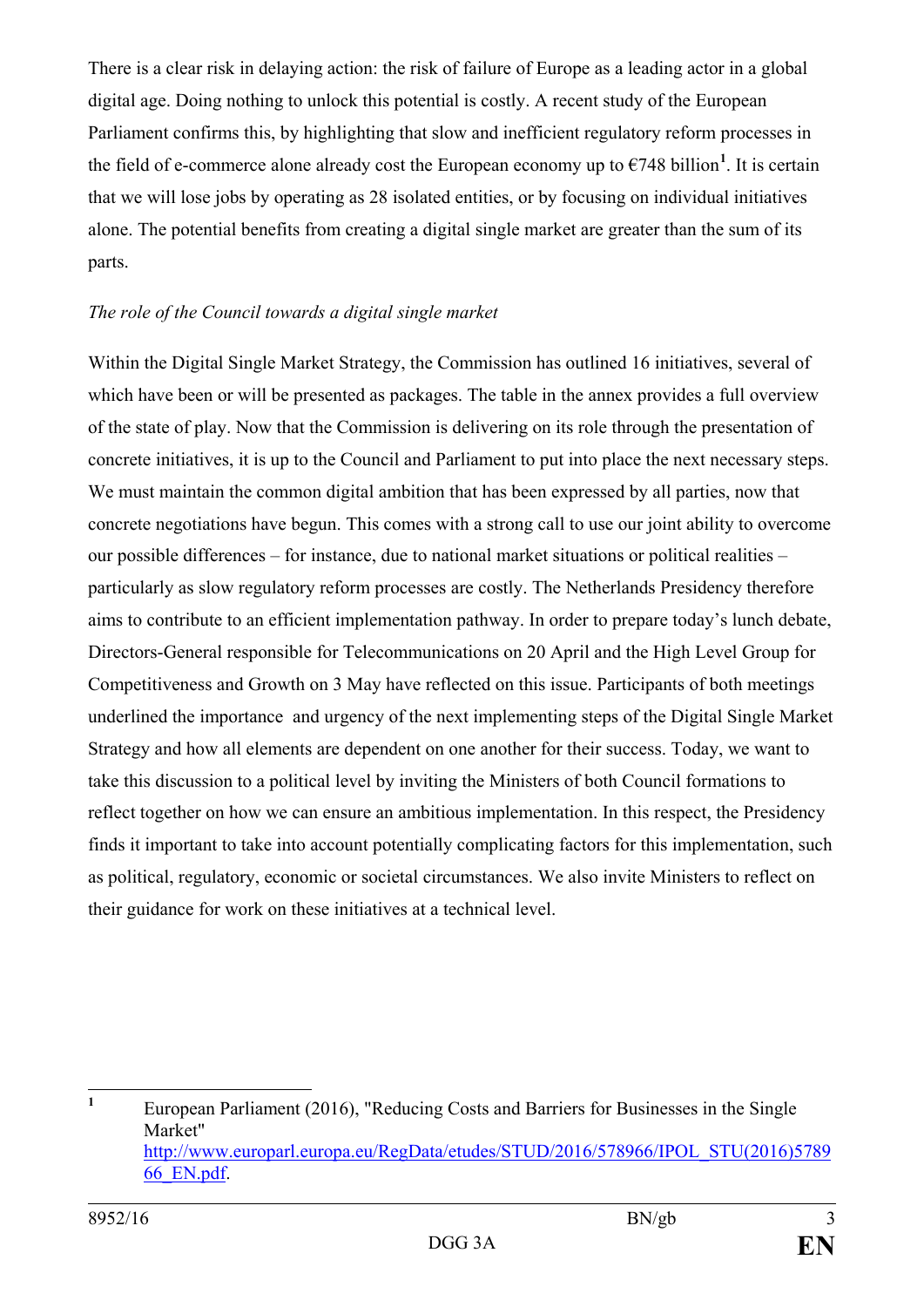### *The broader context: achieving a full digital single market*

Regulation cannot solve every challenge; however, there is a clear case for cooperation at a European level, both through legislative and non-legislative initiatives, given the borderless nature of digital technologies. Our cooperation can focus on creating the right framework conditions, such as the review of the telecommunications framework which is expected to take place after this summer. It can also consist of ensuring coherent legislation where several initiatives complement one another, as is the case for the proposals under the May e-commerce package. Our cooperation can also take the form of a common European understanding on the role we see for new economic actors and realities, such as online platforms.

# *Horizontal conditions and challenges for the Digital Single Market Strategy*

Some horizontal conditions can be considered vital elements of our next steps. Examples include:

- Timeliness of our actions to ensure that we reap the potential benefits of digitisation as quickly as possible. Technological developments do not wait for the next Council meeting.
- Importance of delivering all of the initiatives: we need the full package in order to make a true difference, for example, ensuring that the best possible infrastructure is in place for digital innovations to reach businesses and consumers.
- Openness of our digital economy by removing cross-border barriers and unjustified burdens for new market entrants.
- Harmonisation of diverging national policies to obtain a European level playing field, where this is the most effective way to ensure that Europe is a key player at a global scale.
- Aligned national efforts to increase efficiency in stimulating innovation and research.
- Legal certainty for those realising growth-enhancing innovations. Therefore, we need to ensure a future-proof regulatory framework which is simple, effective, and enforceable.
- Measures that optimally fit into diverging national starting points and/or market situations, to ensure inclusive development of Europe's digital economy.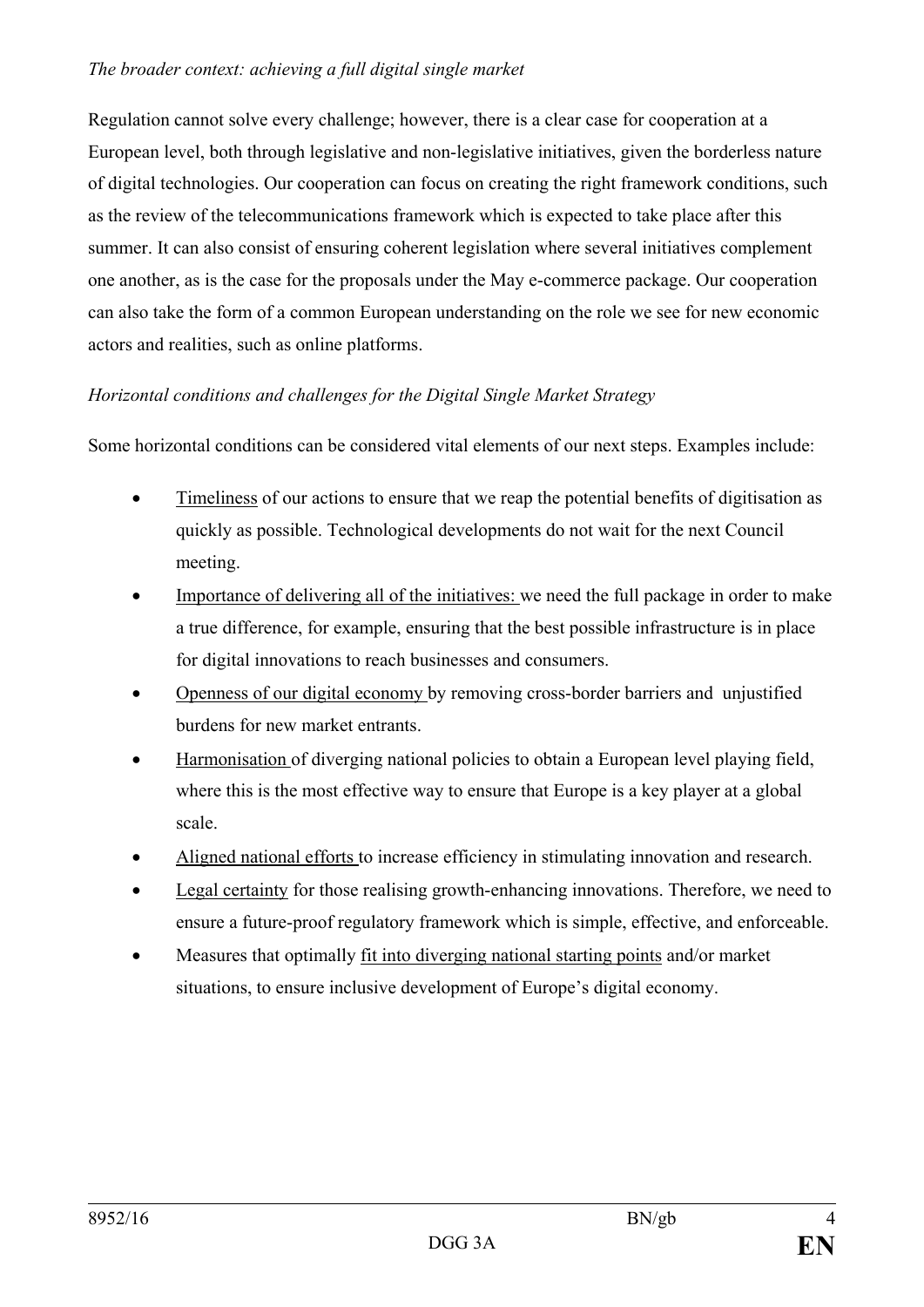The Commission now works in a structure which brings together all relevant policy areas through a horizontal approach. Member States have shown broad support for the Council to follow this approach. Therefore, today the Telecommunications and Competitiveness Ministers meet together for an informal lunch debate to reflect on how the Council can make sure it plays a constructive and decisive role in a successful implementation process for the Digital Single Market Strategy. The Presidency will share the main findings of this debate with the European Council, as commitment from the highest political level is crucial for a speedy implementation process, and thus for the success of digitisation in Europe. The pervasiveness of digitisation throughout the economy and society, and thus the responsibility of various Council configurations, justifies a coordinating role of Europe's highest political body and responds to its call expressed in March for concrete steps on implementing the Single Market.

## Questions for debate

During the lunch, Commission Vice-President Ansip will provide Member States with a brief update on the state of play of the Digital Single Market Strategy initiatives, focusing on the most recent ones in the field of e-commerce and platforms. Afterwards, Ministers will be invited to reflect on the following questions:

- What are your key criteria or objectives for the Strategy in assessing your national position on the Commission's initiatives?
- How can the Council, Member States, and the Commission effectively implement the Strategy, and which factors may hamper, in your view, a smooth and timely realisation of the digital single market?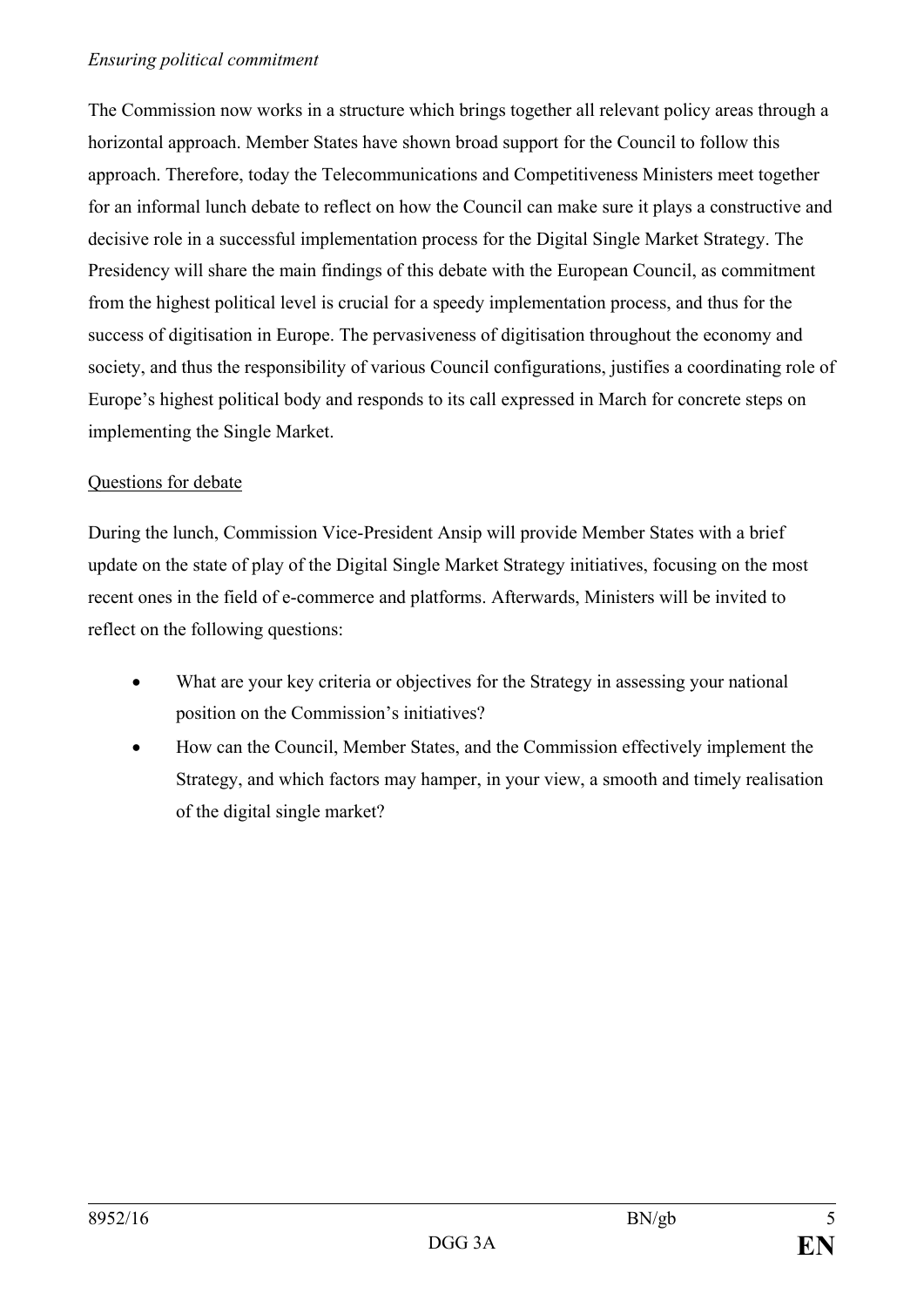| Annex: Overview of DSM state of play, provided by the European Commission                                               |                                                      |  |  |
|-------------------------------------------------------------------------------------------------------------------------|------------------------------------------------------|--|--|
| Initiative                                                                                                              | <b>State of play</b>                                 |  |  |
| Proposal for a Directive on certain aspects concerning contracts for the<br>supply of digital content                   | Presented by EC on 9 December<br>2015                |  |  |
| Proposal for a Directive on certain aspects concerning contracts for the<br>online and other distance sales of goods    | Discussions in JHA Council                           |  |  |
| Proposal for a Regulation on ensuring the cross-border portability of<br>online content services in the internal market | Presented by EC on 9 December<br>2015                |  |  |
| Communication<br>Towards a modern, more<br>copyright<br>European<br>framework'                                          | <b>COMPET Council GA foreseen 26</b><br>May          |  |  |
| Proposal for a Decision on the use of the 470-790 MHz frequency band<br>in the Union                                    | Presented by Commission on 2<br>February             |  |  |
|                                                                                                                         | TTE Council GA foreseen 26 May                       |  |  |
| Communication 'Digitising European Industry - Reaping the full benefits<br>of a Digital Single Market'                  | Presented by EC on 19 April                          |  |  |
| Communication 'European Cloud Initiative - Building a competitive data<br>and knowledge economy in Europe'              | <b>COMPET Council Conclusions</b><br>foreseen 26 May |  |  |
| ICT Standardisation Priorities for the Digital Single Market                                                            |                                                      |  |  |
| EU eGovernment Action Plan 2016-2020 Accelerating the digital<br>transformation of government                           |                                                      |  |  |
| <b>Regulation on Consumer Protection Cooperation</b>                                                                    | To be presented by EC on 25 May                      |  |  |
| Measures in the area of parcel delivery                                                                                 | Presentation to Council by VP                        |  |  |
| Geo-blocking                                                                                                            | Ansip on 26 May                                      |  |  |
| Guidance on the application of the Unfair Commercial practices<br>Directive                                             |                                                      |  |  |